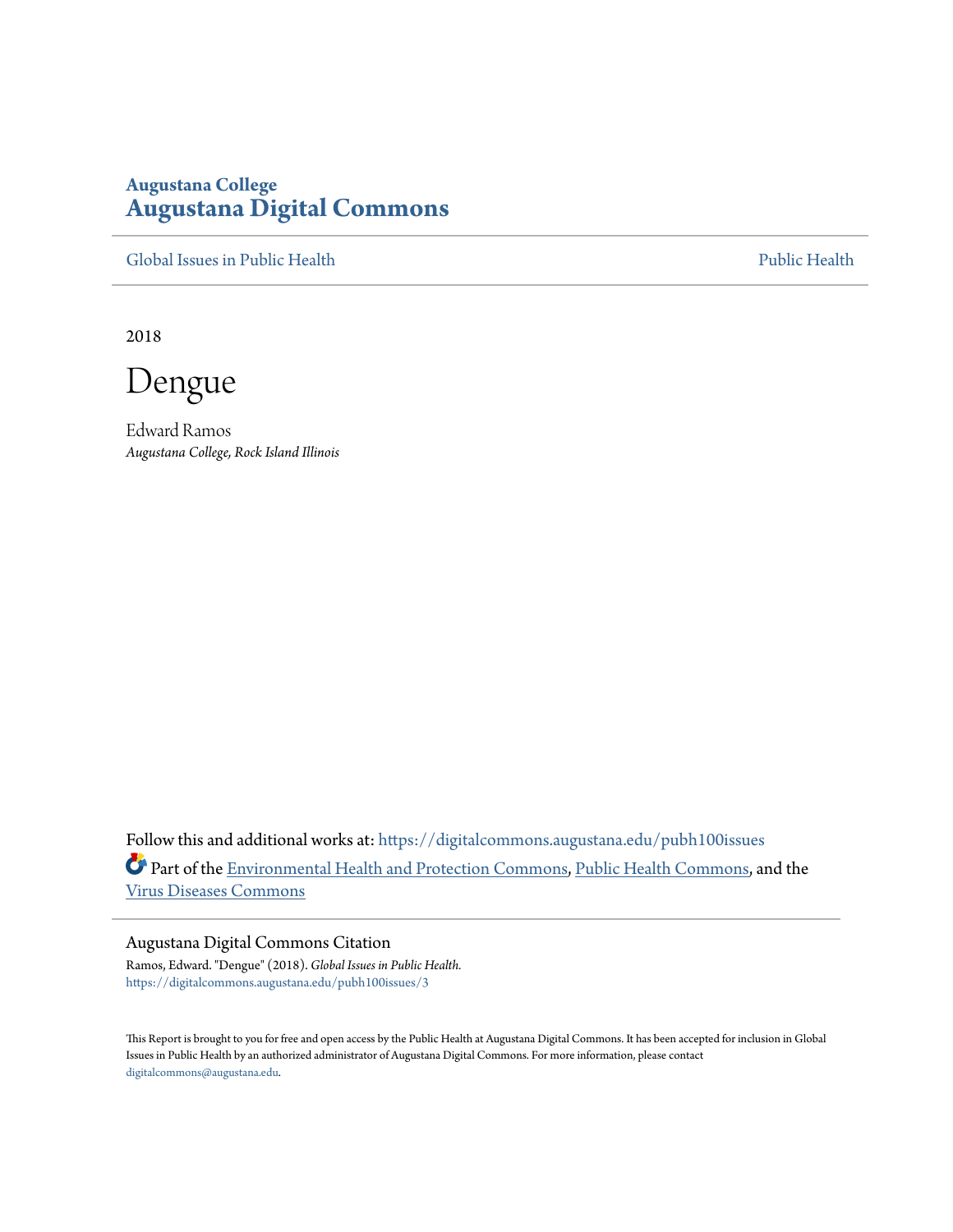#### Dengue

#### **What is Dengue?**

Dengue or dengue fever is a virus that comes from the environment, specifically from mosquitos that carry the disease. It cannot be transmitted from person to person. Any area with mosquitos has the possibility of a dengue outbreak, but tropical areas with higher levels of mosquitoes, such as Brazil or the Philippines, are much more prone to such an event taking place. According to the CDC(n.d.), roughly one-third of the world is at risk for infection of the dengue virus.



*Figure 1: Showing a map of where risk of dengue fever is the highest(highest being the darker regions)(Bhatt et al. 2013)*

### **Understanding Dengue**

A mosquito can bite a carrier of the virus and become a carrier itself, giving the virus to anyone else it bites. The virus can cause its carrier to have these symptoms: high fever, headaches, fatigue, nausea, vomiting, eye pains, muscle and joint pain, and a skin rash that typically appears after these symptoms have taken place(WebMD, n.d.). Testing for dengue should take place within 5 days of these symptoms appearing. Diagnosis comes through a blood test done by a doctor(World Health Organization, 2009). While there is no treatment for dengue, the best measure to take is to use painkillers, but must avoid those that contain asprin and seek out those that have acetaminophen, also stay hydrated, rest, and keep in contact with your doctor. It is estimated that there are 50 - 100 million infections every year, with 500,000 developing into the fever and 22,000 deaths, primarily from children(CDC, n.d.). The mix of tropical environments and high levels of poverty/lack of access to basic medical care has made dengue quite common. The people living in these regions are not properly equipped to prevent themselves from the mosquitos that carry the virus. The most influential social determinant of dengue would be place. The correlation between dengue cases and areas with high levels of mosquitos is indisputable. The spread of dengue is entirely based on the location where mosquitoes are in relation to humans.